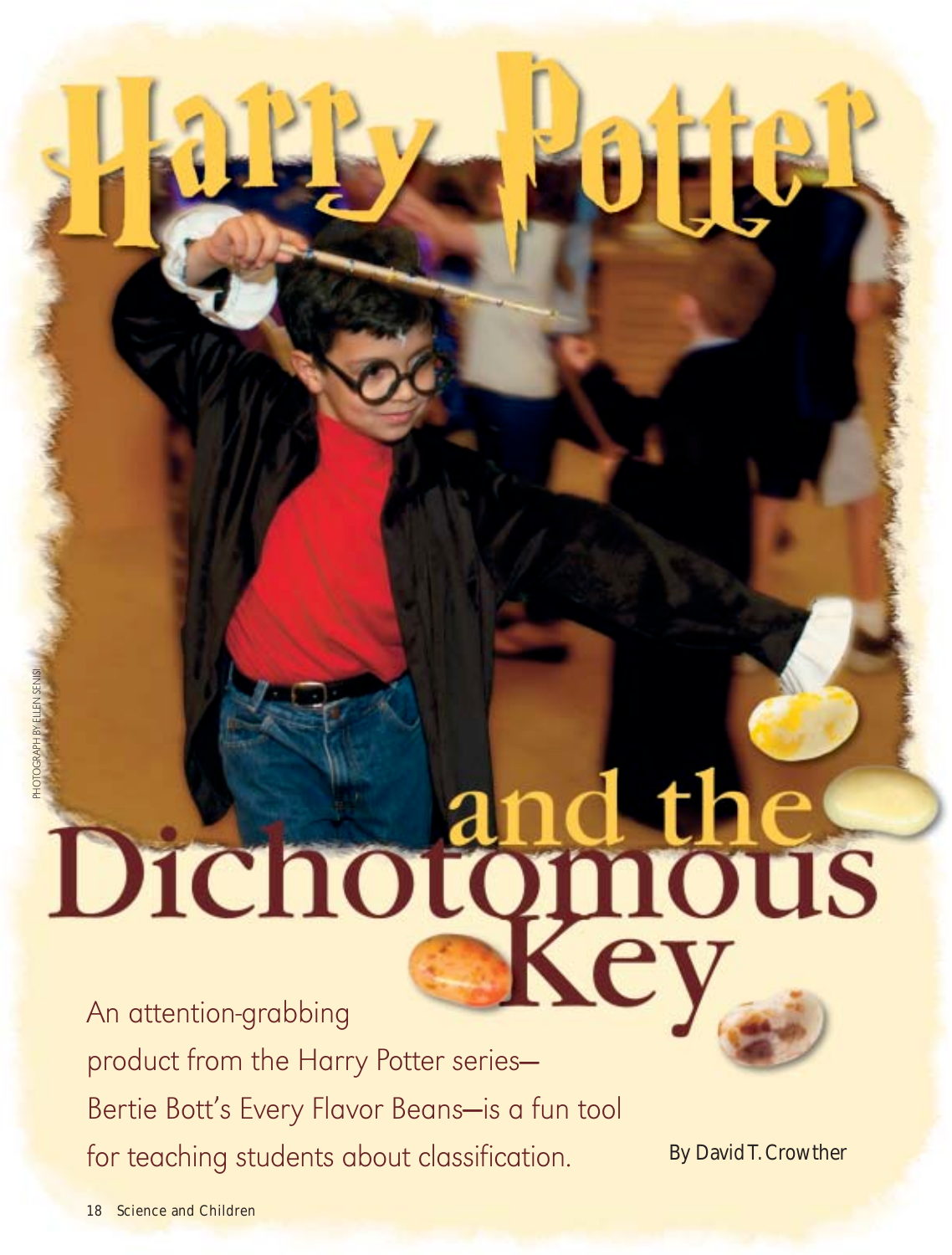ant to teach classification in an engaging, Once a characteristic is recog-<br>fun-filled way that capitalizes on the Harry nized in the key, a person follows<br>Potter craze and models good science in-<br>the other physical charac ant to teach classification in an engaging, fun-filled way that capitalizes on the Harry Potter craze *and* models good science instruction by following the 5E learning cycle (Bybee and Landes 1990)? Sound impossible? It's not!

In this lesson, students use Bertie Bott's Every Flavor Beans**—**a "wild" candy written about in the Harry Potter books and now available in stores**—**to learn about classification and dichotomous keys. In these activities, students sort jelly beans according to a key and then construct a key for a "new" flavor of beans. Students then build on their knowledge by classifying buttons and constructing their own dichotomous key.

The lesson follows the 5E learning cycle, in which lessons are constructed to address various phases**—**Engage, Explore, Explain, Elaborate, and Evaluate. Although I used Bertie Bott's beans because of Harry Potter's enormous popularity with both students and adults, a variety pack of any type of gourmet jelly beans will work for these classification activities, provided there are variations among the beans (i.e., some jelly beans have spots and some are solid) and that you make your own key.

### **Always consider student allergies when bringing any food item into the classroom.**

Most recently, I conducted the lesson with a group of university education majors, however, I've also used the lesson successfully with students of all ages. Students in upper grades can do the activity to learn more specifically about classification and dichotomous keys, but students in kindergarten through the primary grades can also learn to sort jelly beans based upon their physical characteristics to develop a foundation of understanding of classification upon which to build in later years.

# About Dichotomous Keys

In classifying both living and nonliving things, scientists have tried to provide an order to life so that we can better understand the world in which we live. All living organisms are organized (classified) according to genetic relationships. Currently the classification system contains eight levels: Domain, Kingdom, Phylum, Class, Order, Family, Genus, and Species.

Shared patterns and physical characteristics among related organisms can be organized and denoted in a classification tool called a *dichotomous key*. The key used to identify organisms**—**is based on the premise an organism either possesses an observed physical characteristic or does not possess the characteristic. For example, when attempting to identify a flowering plant with a key, you might see:

| 1А | Petals red    | go to 4 |
|----|---------------|---------|
| 1Β | Petals orange | go to 5 |

nized in the key, a person follows the other physical characteristics until it has been isolated and identified on the key. New organisms are not found on an existing key; therefore, the key must be



Keyword: Classification at www.scilinks.org Enter code: SC100301

adapted in order to accommodate the new organism.

The following exercises aim to introduce students to the classification system in a fun way.

# Engagement

### Creating Interest

The 5E learning cycle begins with *Engagement*, which accesses students' background knowledge and generates interest in the topic. To pique student interest in the upcoming activities, I like to begin by reading a children's literature book on sorting. Two books that accomplish this task quite well are: *The Button Box* by Margarette S. Reid and *Sorting* by Henry Pluckrose. After reading one or both of these books, we have a brief discussion on how we sort things.

Next, we conduct a short (about 10 minutes) introductory activity: Select six students with distinctive characteristics (e.g., two with blonde hair, two with brown hair, and two with black hair) and have them stand in the front of the classroom. Have students organize the children into three groups and discuss the characteristics by which they "classified" their classmates. When dividing the group of volunteers, be sure to model "dichotomy" language.

For example, I might say, "The classification characteristic is brown hair, so we have a group of students that possesses the characteristic of brown hair and we have a group of students that does not possess the characteristic of brown hair." Students always enjoy this activity and soon begin using classification terminology and looking for unique characteristics among their classmates to classify.

# Exploration

### Hands-On Inquiry

Once students' interest has been tapped, the Exploration phase begins**—**this is the point at which students delve deeper into the topic with a hands-on, heads-on inquiry-based activity. I usually begin this phase by reading a passage from *Harry Potter and the Sorcerer's Stone* (Rowling 1998)**—**when Harry is on the "Hogwarts Express" and has purchased some treats from the cart:

*"He* [Harry] *finally tore his eyes away from the druidess Cliodna, who was*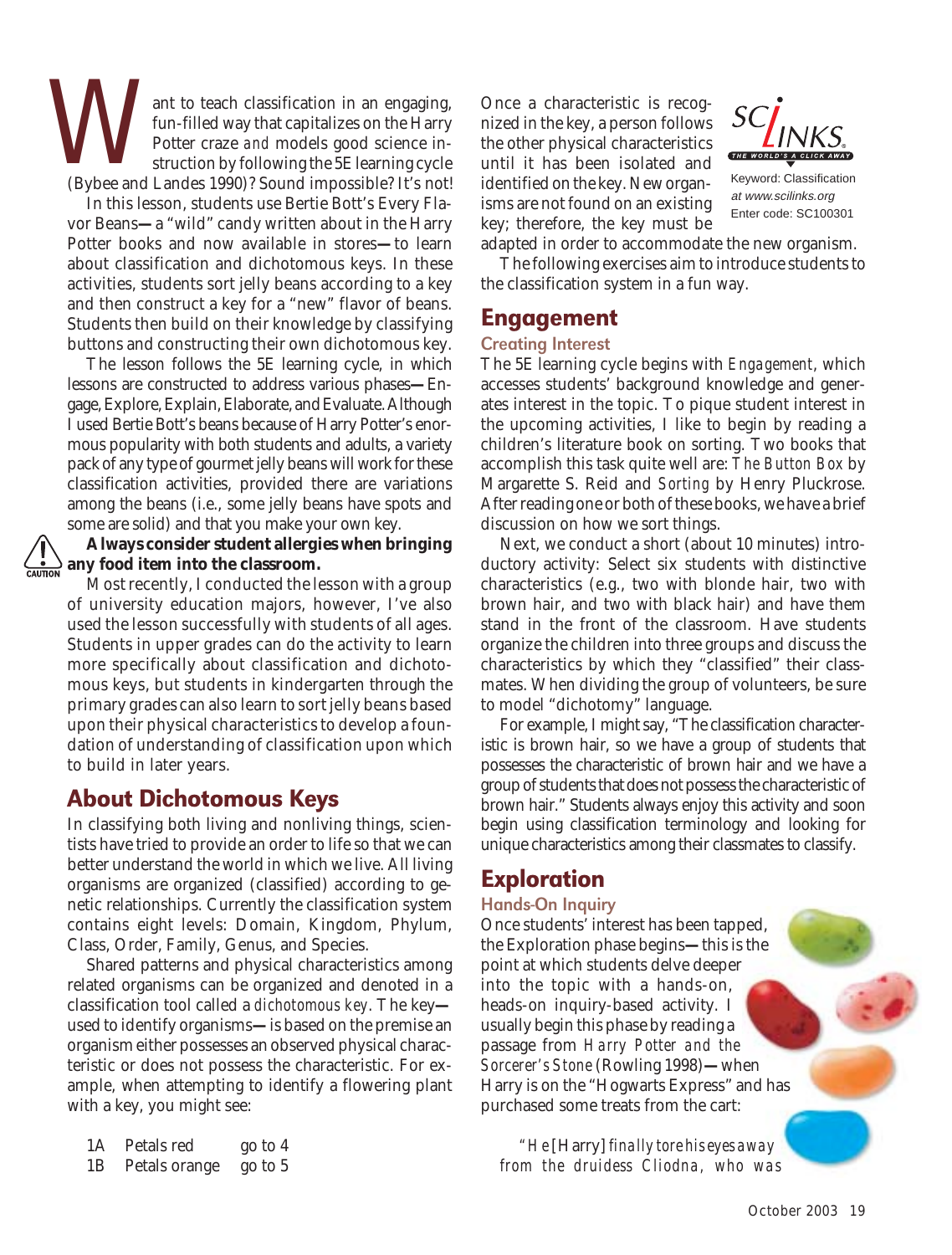# Figure 1.

# Bertie Bott's Every Flavor Beans dichotomous key.

| 1a. Bean is green<br>1b. Bean is NOT green | go to line 2<br>go to line 6 | 11a. Bean is dark brown<br>11b. Bean is light brown with | Dirt                       |
|--------------------------------------------|------------------------------|----------------------------------------------------------|----------------------------|
|                                            |                              | dark brown spots                                         | <b>Toasted Marshmallow</b> |
| 2a. Bean is light white/cream green        |                              |                                                          |                            |
| w/brown spots                              | <b>Booger</b>                | 12a. Bean is yellow/cream                                |                            |
| 2b. Bean is NOT light white/               |                              | and may or may not have spots                            | go to 13                   |
| cream green w/brown spots                  | go to 3                      | 12b. Bean is NOT yellow/cream                            | go to 16                   |
| 3a. Bean is lime green without spots       | go to $4$                    | 13a. Bean is cream with yellow spots Buttered Popcorn    |                            |
| 3b. Bean is lime green or darker           |                              | 13b. Bean is NOT cream with yellow spots                 | go to 14                   |
| and may have spots or not                  | go to 5                      |                                                          |                            |
|                                            |                              | 14a. Bean is brownish yellow cream                       | Ear Wax                    |
| 4a. Bean is light lime green               | Grass                        | 14b. Bean is NOT brownish yellow cream                   | go to 15                   |
| 4b. Bean is medium lime green              | <b>Green Apple</b>           |                                                          |                            |
|                                            |                              | 15a. Bean is bright yellow                               | <b>Lemon Drop</b>          |
| 5a. Bean is dark green w/red swirls        | Watermelon                   | 15b. Bean is yellow with brown spots                     | <b>Banana</b>              |
| 5b. Bean is lime green w/spots             | Spinach                      |                                                          |                            |
|                                            |                              | 16a. Bean is pink with or w/out spots                    | go to 17                   |
| 6a. Bean is gray                           | <b>Black Pepper</b>          | 16b. Bean is NOT pink                                    | go to 18                   |
| 6b. Bean is NOT gray                       | go to 7                      |                                                          |                            |
|                                            |                              | 17a. Bean is light pink                                  | <b>Bubble Gum</b>          |
| 7a. Bean is dark white                     | Sardine                      | 17b. Bean is pink w/spots                                | Tutti-Fruitti              |
| 7b. Bean is NOT dark white                 | go to 8                      |                                                          |                            |
| 8a. Bean is blue                           |                              | 18a. Bean is orange w/spots                              | Vomit                      |
| 8b. Bean is NOT blue                       | Blueberry                    | 18b. Bean is NOT orange w/spots                          | go to 19                   |
|                                            | go to 9                      | 19a. Bean is red w/spots                                 | Cinnamon                   |
| 9a. Bean is dark purple                    | <b>Grape Jelly</b>           | 19b. Bean is plain red                                   | Cherry                     |
| 9b. Bean is NOT dark purple                | go to 10                     |                                                          |                            |
|                                            |                              | ** Note: Watch for new species!!                         |                            |
| 10a. Bean is brown or light brown          |                              |                                                          |                            |
| and may have spots                         | go to 11                     | To download this key, click on this article at           |                            |
| 10b. Bean is NOT brown                     | go to 12                     | www.nsta.org/elementary school.                          |                            |
|                                            |                              |                                                          |                            |

*scratching her nose, to open a bag of Bertie Bott's Every Flavor Beans*.

*'You want to be careful with those,' Ron warned Harry*. *'When they say every flavor, they* mean *every flavor—you know, you get all the ordinary ones like chocolate and peppermint and marmalade, but then you can get spinach and liver and tripe. George reckons he had a booger-flavored one once*.'

*Ron picked up a green bean, looked at it carefully, and bit into a corner. 'Bleargh—see? Sprouts*.*'*

*They had a good time eating the Every Flavor Beans*. *Harry got toast, coconut, baked bean,*

*strawberry, curry, grass, coffee, sardine, and was even brave enough to nibble the end off a funny gray one Ron wouldn't touch, which turned out to be pepper." (pp. 103–104)*

The passage always grabs students. They're eager to find out what we're going to do with the "beans," so we begin the activity right away. For this activity, each group of three students will need:

• A small (3 oz) cup filled with about 10 Bertie Bott's Every Flavor Beans (1/2 pound total for a class of 30

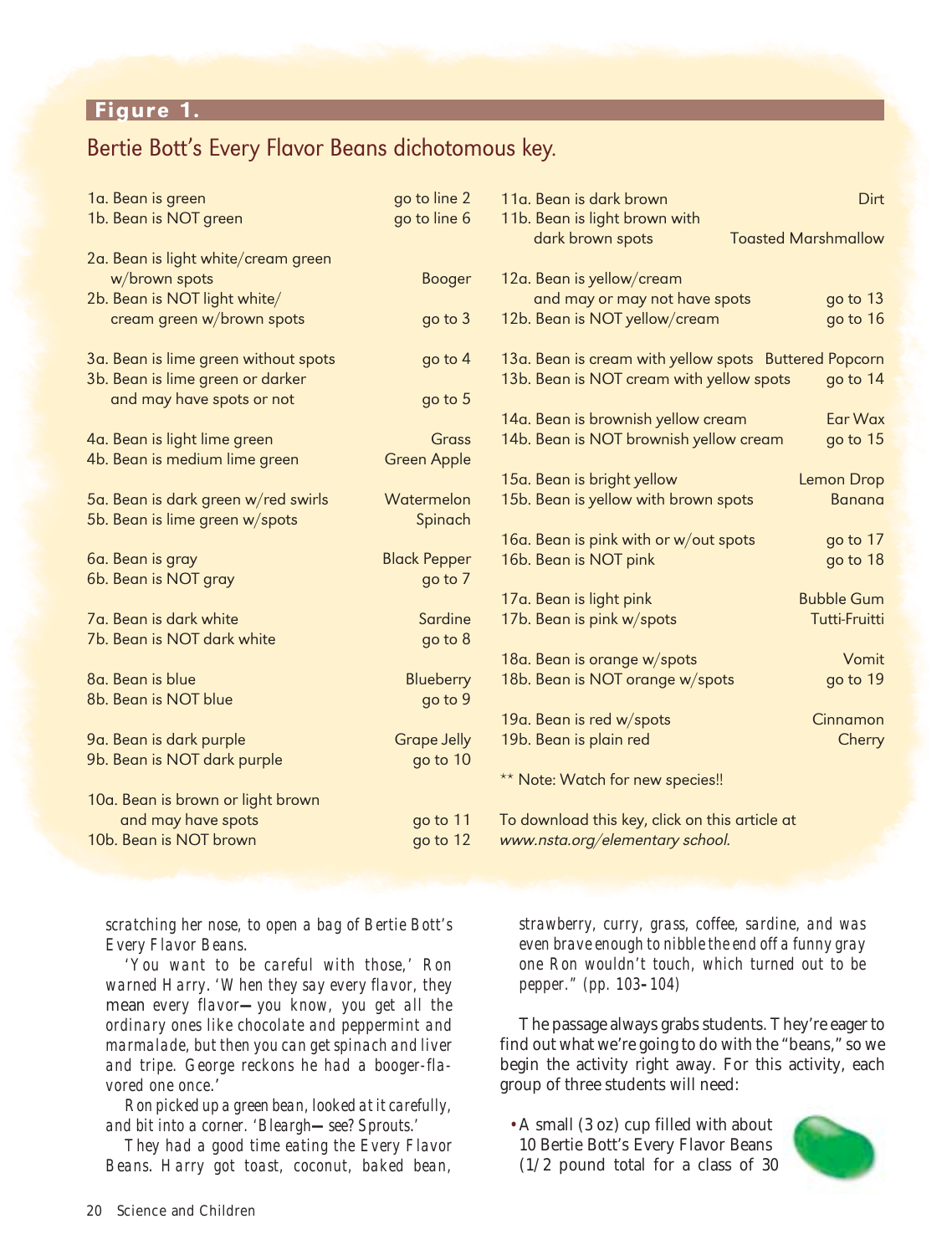students) *and* one jelly bean *not* found on the Bertie Bott's key. (I try to make sure that every group gets a nice selection of disgusting flavors and normal flavors from the box.);

- A copy of the Bertie Bott's dichotomous key (Figure 1). A classification key that uses regularflavored Jelly Belly gourmet jelly beans (Figure 2, page 22) is also available**—**or you can make your own key to any brand jelly bean; and
- A sheet of paper and a pencil.

I usually model how to use the dichotomous key once using a single Bertie Bott's bean and have students follow along. I like to use the dark-white colored bean as the example. I have a student taste it and they quickly respond to the "fishy" flavor. This usually gets a good reaction with the class.

I then state, "It sure would be nice to know what flavor it was going to be before we taste the candy! Let's try to identify the nasty flavor of this bean." We then go through the key and identify the dark white bean as salmon. The class catches on right away and immediately the orange beans with spots are discarded, they are vomit flavored!

Students continue to identify the beans in their cup using the dichotomous key. A good exploration of classifying and taste-testing beans takes 10 to 15 minutes.

Be sure to circulate the room and question kids on how the taste compares to the key identification. Once students are almost finished, they inevitably realize one jelly bean (the "new species") is not on the key. I ask them to follow the format of the key and construct an addition so that the new "species" fits within the construct of the dichotomous key.

This is quite easy for most upper-grade students, as they are able to follow the pattern of the dichotomous key and find the right place for the new flavor. Sometimes, students get a little confused trying to renumber the key, but I emphasize to students that the bean's description is more important than the numbering.

# **Explanation**

### Making Connections

After the bean activity comes the *Explanation* phase, when the content of the lesson is conveyed and reaf-

firmed. This phase is accomplished best through teacherguided questions.

For example, in this case, after sorting beans and making modifications to the key to fit the new jelly bean, we discuss the following questions. In this way, I assess students'



understanding of classification and how to use a dichotomous key.

- What did you use to determine what flavor of bean you had? *(A physical characteristic, i.e., the bean's color.)*
- What did you do to determine if you were correct? *(Taste the bean.)*
- What other things do we classify? *(Plants, animals, fungi, and bacteria. In the nonliving world, we classify rocks, minerals, and landforms.)*
- Why would we want to classify things? *(Humans classify all things—living and nonliving—in order to understand about our world, and new species are still being found today!)*

The last question gets students talking about classification. At this point, if working with younger students I usually introduce the taxonomic system generally, by discussing that living things are grouped together by shared characteristics.

If, however, I'm working with older students or preservice teachers, the discussion is more in depth, covering the taxonomic system originated by Carolus Linnaeus. With older students, we usually go through one or two organism's classification, such as shown in the example below.

Domain: Eukarya Kingdom: Animal Phylum: Chordata Class: Aves Order: Passeriformes Family: Embaridae Genus: Sternella Species: neglecta

Common name: Meadow Lark



Reading the Harry Potter passage always grabs students' attention. They're eager to find out what we're going to do with the "beans."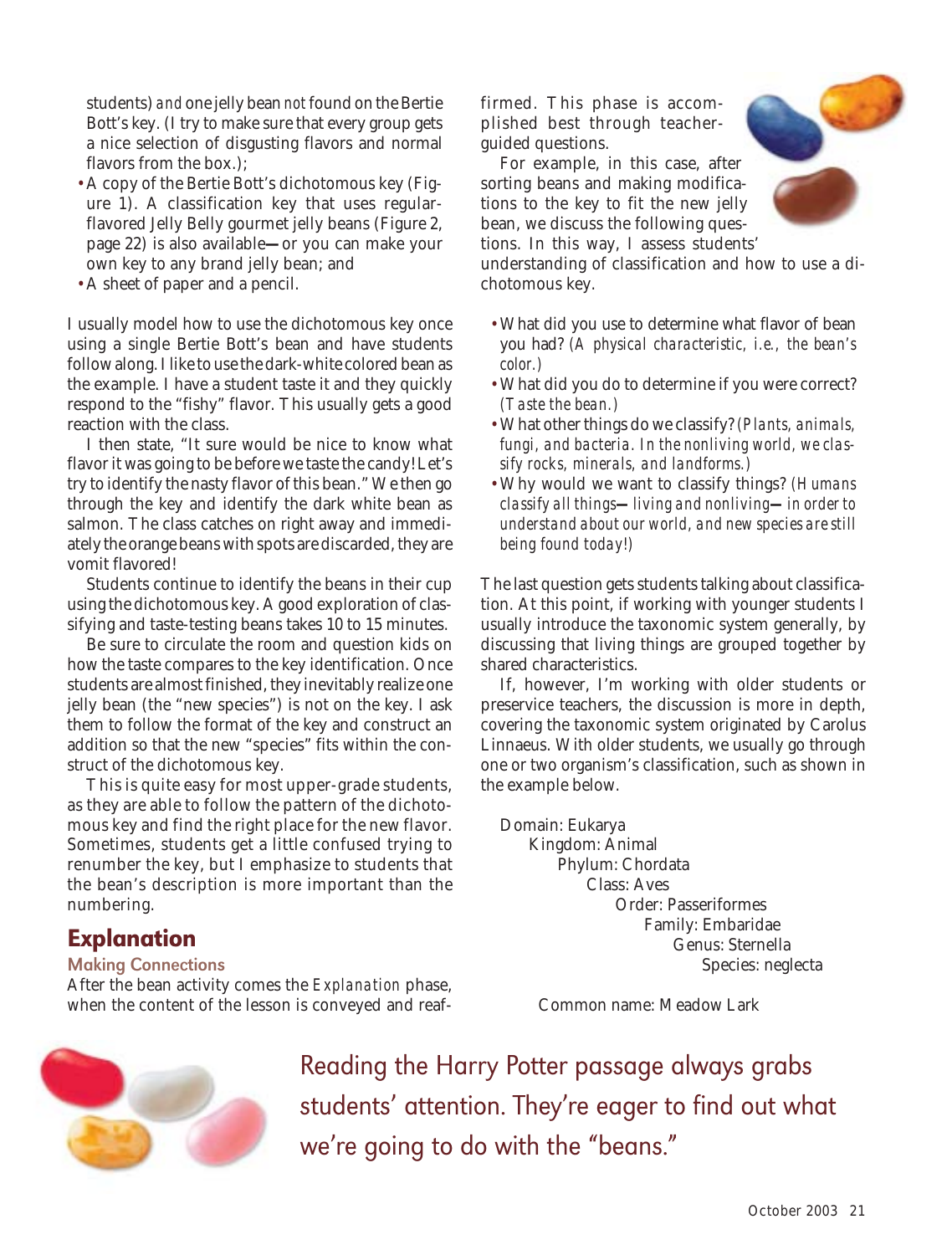# Jelly Belly jelly bean classification key.

The bean is…

| The bean is                         |                            |
|-------------------------------------|----------------------------|
| 1a. yellow, orange, red, or pink    | go to line 2               |
| 1b. blue, purple, or green,         | go to line 16              |
| 1c. black or brown                  | go to line 24              |
| 2a. yellow or orange                | go to line 3               |
| 2b. pink or red                     | go to line 11              |
| 3a. yellow                          | go to line 4               |
| 3b. orange                          | go to line 7               |
| 4a. solid yellow                    | go to line 5               |
| 4b. yellow w/ brown spots           | <b>Top Banana</b>          |
| 4c. yellow w/ white or yellow spots | <b>Lemon Drop</b>          |
| 4d. white w/ yellow spots           | <b>Buttered Popcorn</b>    |
| 4e. yellow w/ green spots           | Mango                      |
| 5a. dark yellow                     | Lemon                      |
| 5b. bright or pale yellow           | go to line 6               |
| 6a. bright yellow                   | Pina Colada                |
| 6b. pale yellow                     | <b>Crushed Pineapple</b>   |
| 7a. solid orange                    | go to line 8               |
| 7b. orange with red spots           | Peach                      |
| 8a. bright orange                   | go to line 9               |
| 8b. light or pale orange            | go to line 10              |
| 9a. orange, orange                  | Orange Juice               |
| 9b. creamy orange                   | <b>Orange Sherbet</b>      |
| 10a. light orange                   | Cantaloupe                 |
| 10b. pale orange                    | <b>Tangerine</b>           |
| 11a. pink                           | go to line 12              |
| 11b. red                            | go to line 13              |
| 12a. bright pink                    | <b>Cotton Candy</b>        |
| 12b. light pink                     | <b>Bubble Gum</b>          |
| 12c. pale orange pink               | <b>Pink Grapefruit</b>     |
| 12d. pink w/ red spots              | <b>Strawberry Daiquiri</b> |
| 13a. solid red                      | go to line 14              |
| 13b. red w/ light spots             | <b>Sizzling Cinnamon</b>   |
| 13c. red w/ dark spots              | <b>Strawberry Jam</b>      |
| 14a. bright red                     | <b>Very Cherry</b>         |
| 14b. red                            | <b>Red Apple</b>           |
| 14c. dark red                       | go to line 15              |
| 15a. deep red                       | Raspberry                  |
| 15b. cinnamon red                   | Cinnamon                   |
| 16a. blue or purple                 | go to line 17              |
| 16b. green                          | go to line 20              |

17a. purple go to line 18

18a. purple or lavender **Island Punch** 18b. dark or blackish purple Grape Jelly 18c. purple with spots **Plum** 

19a. bright blue Berry Blue 19b. dark blue Blueberry

20a. solid green and go to line 21 20b. green w/ spots go to line 22

21a. dark green and a state of the Jalapeno 21b. light or pale green go to line 23

22a. dark green w/ red spots Watermelon 22b. pale green w/ dark spots Tuicy Pear 22c. light green w/ green spots Margarita

23a. bright green Green Apple 23b. light green Kiwi 23c. yellow green and the control of the Lemon Lime

24a. black go to line 25

25a. black Licorice 25b. dull purple black Wild Blackberry 25c. shiny purple black Dr. Pepper

26a. brown go to line 27 26b. light brown go to line 28 26c. dark brown w/ spots Cappuccino

28a. light brown Caramel Apple 28b. light orange-brown Peanut Butter 28c. pale brownish-white Café Latte

17b. blue go to line 19

24b. brown go to line 26

27a. brown A&W Root Beer 27b. dark brown Chocolate Pudding

\*\* Note: Watch for new species!

To download this key, click on this article at www.nsta. org/elementaryschool.

The jelly beans in this key were selected from Jelly Belly's official flavors for 2003. The classification lesson based on jelly beans was created by myself and a colleague, Kathleen Jacobitz, at the University of Nebraska–Lincoln, and adapted from an idea presented by Karen Reynolds at San Jose State University.